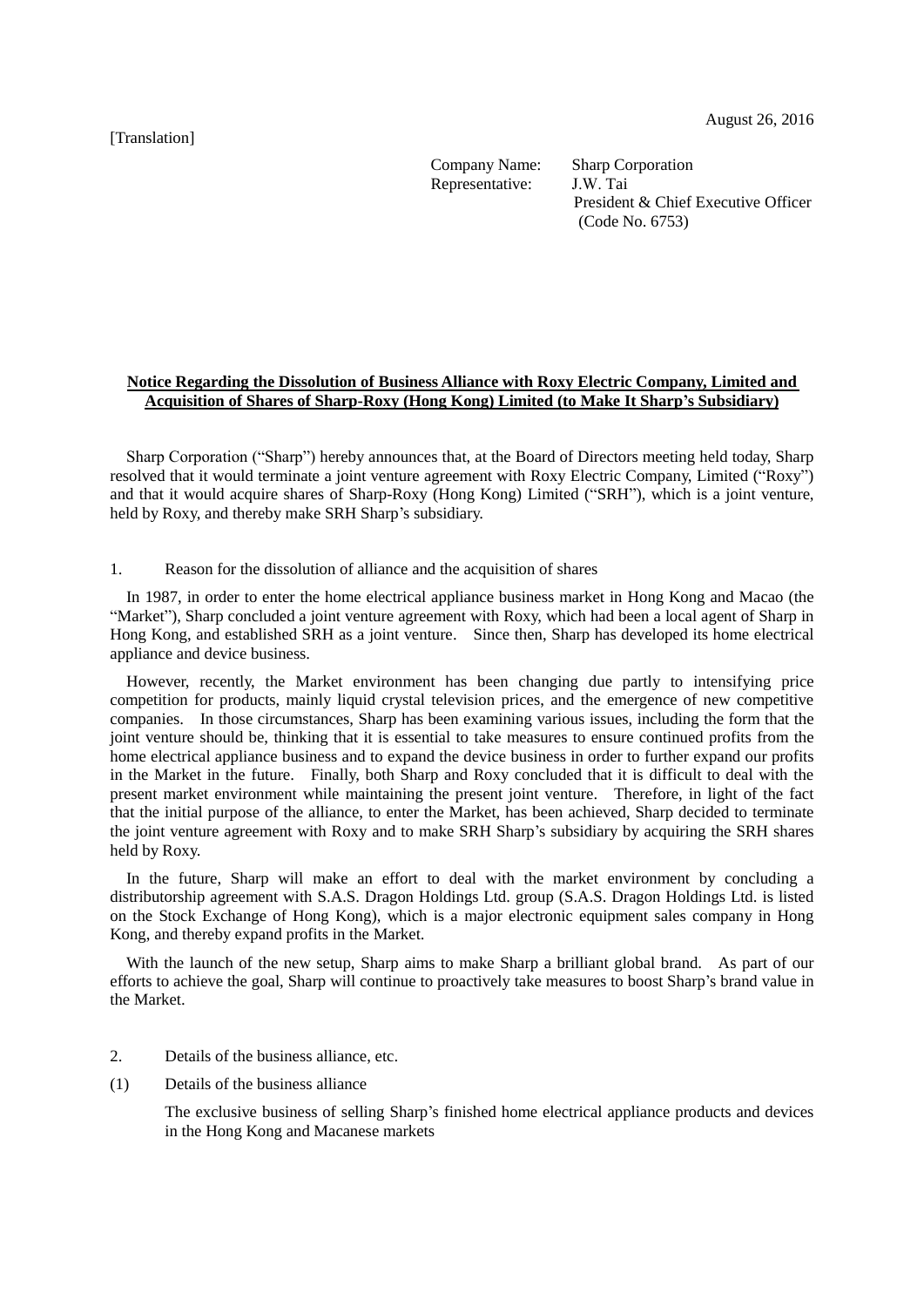(2) Outline of the joint venture and subsidiary to be changed

| (i)                                                                                                                                        | Name                                                                      | Sharp-Roxy (Hong Kong) Limited                                                                                                                                                                                                                                             |                                                                                                                       |                                                                   |
|--------------------------------------------------------------------------------------------------------------------------------------------|---------------------------------------------------------------------------|----------------------------------------------------------------------------------------------------------------------------------------------------------------------------------------------------------------------------------------------------------------------------|-----------------------------------------------------------------------------------------------------------------------|-------------------------------------------------------------------|
| (ii)                                                                                                                                       | Location                                                                  | Level 26, Tower 1, Kowloon Commerce Centre, No. 51 Kwai Cheong<br>Road, Kwai Chung, New Territories, Hong Kong.                                                                                                                                                            |                                                                                                                       |                                                                   |
| (iii)                                                                                                                                      | Name and Title of<br>Representative                                       | Tetsuro Kazui, President                                                                                                                                                                                                                                                   |                                                                                                                       |                                                                   |
| (iv)                                                                                                                                       | <b>Details of Business</b>                                                | Sales of home electronic appliances, information products, and electronic<br>parts/liquid crystal/LSI                                                                                                                                                                      |                                                                                                                       |                                                                   |
| (v)                                                                                                                                        | Capital                                                                   | 60,000 thousand Hong Kong dollars<br>(778 million yen. Calculated on the exchange rate of 1 HK dollar =<br>12.96 yen (as of August 25, 2016).)                                                                                                                             |                                                                                                                       |                                                                   |
| (vi)                                                                                                                                       | Date of Establishment                                                     | August 1, 1987                                                                                                                                                                                                                                                             |                                                                                                                       |                                                                   |
| (vii)                                                                                                                                      | <b>Fiscal Year End</b>                                                    | March 31                                                                                                                                                                                                                                                                   |                                                                                                                       |                                                                   |
| (viii)                                                                                                                                     | <b>Investment Ratio</b>                                                   | Sharp: 50%, Roxy: 50%                                                                                                                                                                                                                                                      |                                                                                                                       |                                                                   |
| (ix)                                                                                                                                       | Relationship between<br>the Listed Company<br>and the Relevant<br>Company |                                                                                                                                                                                                                                                                            |                                                                                                                       |                                                                   |
|                                                                                                                                            | Capital Relationship                                                      | (Shenzhen) Co., Ltd. ("SDSZ").                                                                                                                                                                                                                                             | Sharp holds 50% of the relevant company's shares.<br>Further, there is a wholly-owned subsidiary of SRH, Sharp Device |                                                                   |
|                                                                                                                                            | Personnel<br>Relationship                                                 | directors to SDSZ, respectively.                                                                                                                                                                                                                                           | Sharp has dispatched two directors to the relevant company and two                                                    |                                                                   |
|                                                                                                                                            | Transaction<br>Relationship                                               |                                                                                                                                                                                                                                                                            | The relevant company purchases Sharp products from Sharp.                                                             |                                                                   |
|                                                                                                                                            | Status as a Related<br>Party                                              | Sharp is a major shareholder of the relevant company.<br>relevant company falls under the category of a related party of Sharp.<br>No related person or related company of the relevant company, except for<br>SDSZ, falls under the category of a related party of Sharp. |                                                                                                                       | Therefore, the                                                    |
| Consolidated Results of Operations and Consolidated Financial Conditions of the Relevant<br>(x)<br>Company for Previous Three Fiscal Years |                                                                           |                                                                                                                                                                                                                                                                            |                                                                                                                       |                                                                   |
|                                                                                                                                            | <b>Fiscal Year Ended</b>                                                  | March 2014                                                                                                                                                                                                                                                                 | March 2015                                                                                                            | March 2016                                                        |
| <b>Consolidated Net Assets</b>                                                                                                             |                                                                           | 268,358 thousand<br>Hong Kong dollars<br>$(3,561$ million yen)                                                                                                                                                                                                             | 250,360 thousand<br>Hong Kong dollars<br>$(3,883$ million yen)                                                        | 255,523 thousand<br>Hong Kong dollars<br>$(3,713$ million yen)    |
| <b>Consolidated Total Assets</b>                                                                                                           |                                                                           | 808,803 thousand<br>Hong Kong dollars<br>$(10,733$ million yen)                                                                                                                                                                                                            | 700,362 thousand<br>Hong Kong dollars<br>$(10,863$ million yen)                                                       | 644,477 thousand<br>Hong Kong dollars<br>$(9,364$ million yen)    |
| <b>Consolidated Net Assets per</b>                                                                                                         |                                                                           |                                                                                                                                                                                                                                                                            |                                                                                                                       |                                                                   |
| Share                                                                                                                                      |                                                                           |                                                                                                                                                                                                                                                                            |                                                                                                                       |                                                                   |
| Consolidated Proceeds of<br>Sale                                                                                                           |                                                                           | 3,248,169 thousand<br>Hong Kong dollars<br>$(43, 103$ million yen)                                                                                                                                                                                                         | 2,774,171 thousand<br>Hong Kong dollars<br>$(43,027$ million yen)                                                     | 2,413,880 thousand<br>Hong Kong dollars<br>$(35,074$ million yen) |
| <b>Consolidated Operating</b><br>Income                                                                                                    |                                                                           | 60,008 thousand Hong<br>Kong dollars<br>(796 million yen)                                                                                                                                                                                                                  | 10,606 thousand Hong<br>Kong dollars<br>(164 million yen)                                                             | 10,995 thousand Hong<br>Kong dollars<br>(160 million yen)         |
| <b>Consolidated Ordinary</b>                                                                                                               |                                                                           |                                                                                                                                                                                                                                                                            |                                                                                                                       |                                                                   |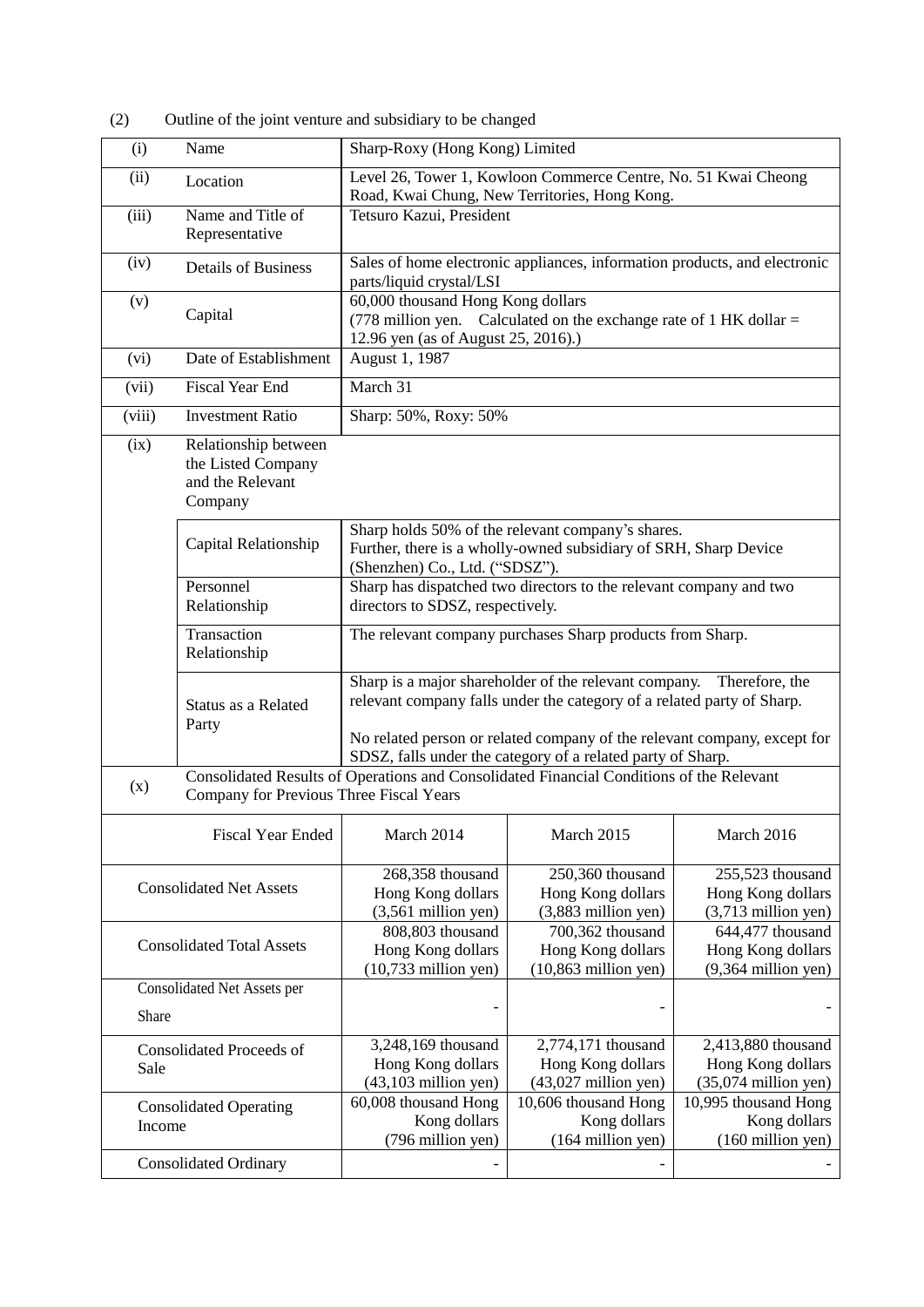| Income                                                |                                      |                                     |                                      |
|-------------------------------------------------------|--------------------------------------|-------------------------------------|--------------------------------------|
| Net Income Attributable to<br><b>Owners of Parent</b> | 51,609 thousand Hong<br>Kong dollars | 9,002 thousand Hong<br>Kong dollars | 14,240 thousand Hong<br>Kong dollars |
|                                                       | $(685$ million yen)                  | $(40$ million yen)                  | $(207 \text{ million yen})$          |

The results stated above were calculated on the exchange rate of 1 Hong Kong dollar = 13.27 yen for the Fiscal Year Ended March 2014 (as of March 31, 2014); 1 Hong Kong dollar = 15.51 yen for the Fiscal Year Ended March 2015 (as of March 31, 2015); and 1 Hong Kong dollar = 14.53 yen for the Fiscal Year Ended March 2016 (as of March 31, 2016).

## 3. Outline of the other party of the business alliance and acquisition of shares

| (i)    | Name                                                                      | Roxy Electric Company, Limited                                                                                                                                                                                                                                                                                                                                                                                                                                                                                                                                                                                                                                                                                                                              |
|--------|---------------------------------------------------------------------------|-------------------------------------------------------------------------------------------------------------------------------------------------------------------------------------------------------------------------------------------------------------------------------------------------------------------------------------------------------------------------------------------------------------------------------------------------------------------------------------------------------------------------------------------------------------------------------------------------------------------------------------------------------------------------------------------------------------------------------------------------------------|
| (ii)   | Location                                                                  | Room 2802-2803 Lippo Centre, Tower I, 89 Queensway, Hong Kong                                                                                                                                                                                                                                                                                                                                                                                                                                                                                                                                                                                                                                                                                               |
| (iii)  | Name and Title of<br>Representative                                       | Li Dak Sum, Chairman                                                                                                                                                                                                                                                                                                                                                                                                                                                                                                                                                                                                                                                                                                                                        |
| (iv)   | <b>Details of Business</b>                                                | Holding company                                                                                                                                                                                                                                                                                                                                                                                                                                                                                                                                                                                                                                                                                                                                             |
| (v)    | Capital                                                                   | 64,940 thousand Hong Kong dollars<br>(842 million yen. Calculated on the exchange rate of 1 Hong Kong<br>dollar = 12.96 yen (as of August 25, 2016).)                                                                                                                                                                                                                                                                                                                                                                                                                                                                                                                                                                                                       |
| (vi)   | Date of Establishment                                                     | March 23, 1962                                                                                                                                                                                                                                                                                                                                                                                                                                                                                                                                                                                                                                                                                                                                              |
| (vii)  | Large Shareholder<br>and Shareholding<br>Ratio                            | $-$ (*)                                                                                                                                                                                                                                                                                                                                                                                                                                                                                                                                                                                                                                                                                                                                                     |
| (viii) | Relationship between<br>the Listed Company<br>and the Relevant<br>Company |                                                                                                                                                                                                                                                                                                                                                                                                                                                                                                                                                                                                                                                                                                                                                             |
|        | Capital Relationship                                                      | There is no capital relationship that needs to be stated between Sharp and<br>the relevant company.<br>There is a capital relationship between Sharp and the following affiliates<br>of the relevant company:<br>- SRH (Sharp's investment rate: 50%)<br>- SDSZ (SRH's wholly-owned subsidiary)<br>- Sharp-Roxy Sales (Singapore) Pte., Ltd. ("SRS") (Sharp's investment<br>rate: 70%)<br>- Sharp-Roxy Appliances Corporation (M) Sdn. Bhd. ("SRAC") (Sharp's<br>investment rate: 50%)<br>- Sharp-Roxy Sales & Service Company Sdn. Bhd. ("SRSSC") (SRAC's<br>wholly-owned subsidiary)<br>Other than the above, there is no noteworthy capital relationship between<br>a related person or a related company of Sharp and those of the relevant<br>company. |
|        | Personnel<br>Relationship                                                 | There is no personnel relationship that needs to be stated between Sharp<br>and the relevant company.<br>Sharp has dispatched directors to the following affiliates of the relevant<br>company:<br>- SRH and SDSZ: 2 directors each<br>- SRS: 4 directors; SRAC and SRSSC: 3 directors each<br>Other than the above, there is no noteworthy personnel relationship<br>between a related person or a related company of Sharp and those of the<br>relevant company.                                                                                                                                                                                                                                                                                          |
|        | Transaction<br>Relationship                                               | There is no transaction relationship that needs to be stated between Sharp<br>and the relevant company.<br>There are transaction relationships, such as selling and purchasing Sharp                                                                                                                                                                                                                                                                                                                                                                                                                                                                                                                                                                        |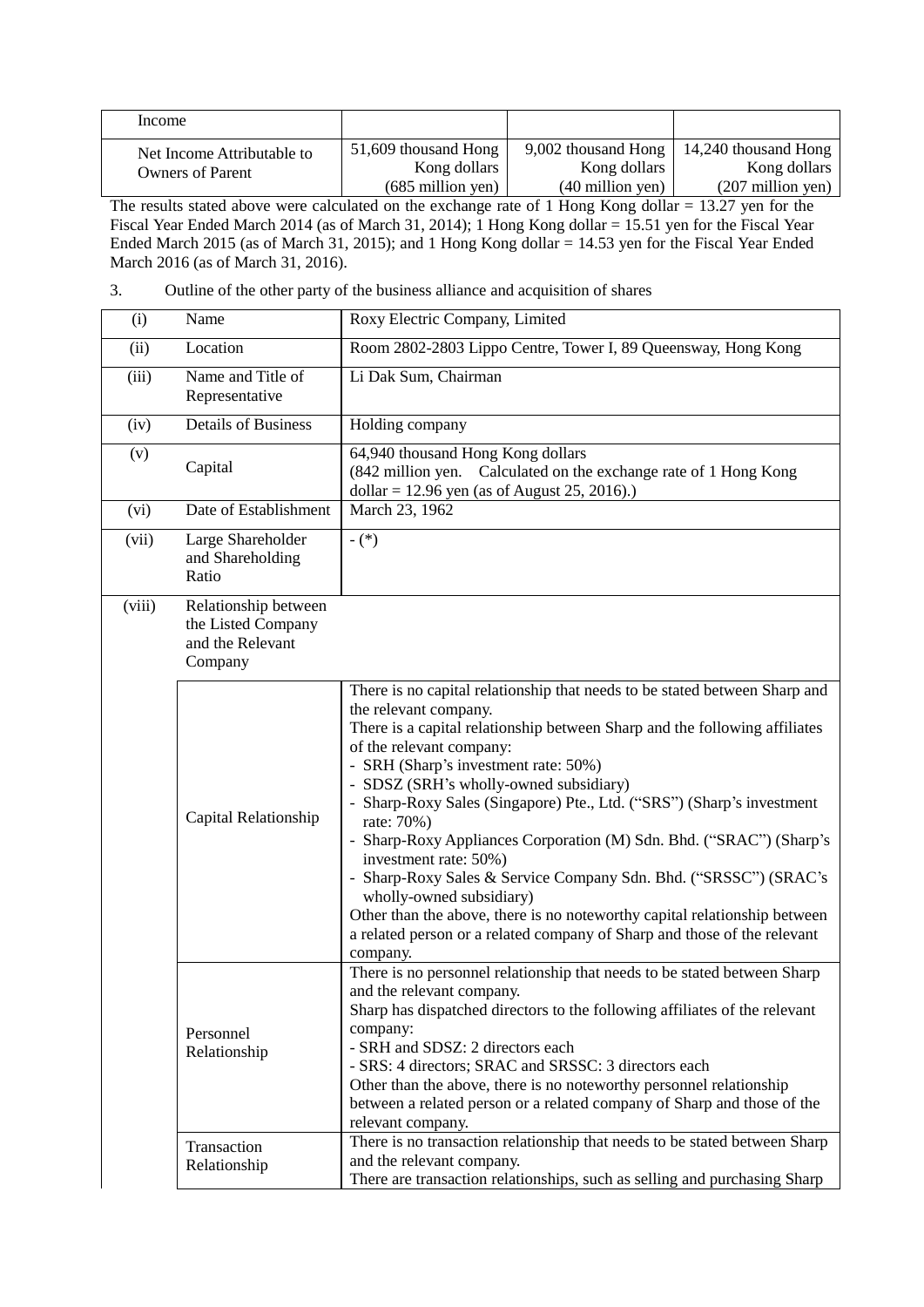|                                                                                                                                                 | Status as a Related<br>Party | SDSZ, SRS, SRAC and SRSSC, respectively.<br>relevant company.<br>of Sharp.<br>of Sharp. | products, between Sharp and the relevant company's affiliates, SRH and<br>Other than the above, there is no noteworthy transaction relationship<br>between a related person or a related company of Sharp and those of the<br>The relevant company does not fall under the category of a related party<br>The relevant company's related persons or related companies, SRH and<br>SDSZ, SRS, SRAC and SRSSC fall under the category of a related party<br>Other than the above, no related person or related company of the<br>relevant company falls under the category of a related party of Sharp. |  |
|-------------------------------------------------------------------------------------------------------------------------------------------------|------------------------------|-----------------------------------------------------------------------------------------|-------------------------------------------------------------------------------------------------------------------------------------------------------------------------------------------------------------------------------------------------------------------------------------------------------------------------------------------------------------------------------------------------------------------------------------------------------------------------------------------------------------------------------------------------------------------------------------------------------|--|
| Consolidated Results of Operations and Consolidated Financial Conditions of the Relevant<br>(ix)<br>Company for Previous Three Fiscal Years (*) |                              |                                                                                         |                                                                                                                                                                                                                                                                                                                                                                                                                                                                                                                                                                                                       |  |
|                                                                                                                                                 | <b>Fiscal Year Ended</b>     |                                                                                         |                                                                                                                                                                                                                                                                                                                                                                                                                                                                                                                                                                                                       |  |
| <b>Consolidated Net Assets</b>                                                                                                                  |                              |                                                                                         |                                                                                                                                                                                                                                                                                                                                                                                                                                                                                                                                                                                                       |  |
| <b>Consolidated Total Assets</b>                                                                                                                |                              |                                                                                         |                                                                                                                                                                                                                                                                                                                                                                                                                                                                                                                                                                                                       |  |
| Consolidated Net Assets per<br>Share                                                                                                            |                              |                                                                                         |                                                                                                                                                                                                                                                                                                                                                                                                                                                                                                                                                                                                       |  |
| <b>Consolidated Proceeds of</b><br>Sale                                                                                                         |                              |                                                                                         |                                                                                                                                                                                                                                                                                                                                                                                                                                                                                                                                                                                                       |  |
| <b>Consolidated Operating</b><br>Income                                                                                                         |                              |                                                                                         |                                                                                                                                                                                                                                                                                                                                                                                                                                                                                                                                                                                                       |  |
| <b>Consolidated Ordinary</b><br>Income                                                                                                          |                              |                                                                                         |                                                                                                                                                                                                                                                                                                                                                                                                                                                                                                                                                                                                       |  |
| Net Income Attributable to<br><b>Owners of Parent</b>                                                                                           |                              |                                                                                         |                                                                                                                                                                                                                                                                                                                                                                                                                                                                                                                                                                                                       |  |
| Consolidated Net Income per<br>Share                                                                                                            |                              |                                                                                         |                                                                                                                                                                                                                                                                                                                                                                                                                                                                                                                                                                                                       |  |
| Dividend per Share                                                                                                                              |                              |                                                                                         |                                                                                                                                                                                                                                                                                                                                                                                                                                                                                                                                                                                                       |  |

(\*) Unknown because the relevant company is an unlisted company and has not disclosed the data.

4. Number of acquired shares, acquisition value, and the status of shares held before and after the acquisition

- (1) Number of shares held before the change: 30,000,000 shares (holding rate: 50%)
- (2) Number of shares acquired: 30,000,000 shares
- 

(3) Acquisition value: 55,061 thousand Hong Kong dollars

(714 million yen: Calculated on the exchange rate of 1 Hong Kong dollar  $=$ 12.96 yen (as of August 25, 2016).)

(4) Number of shares held after the change: 60,000,000 shares (holding rate: 100%)